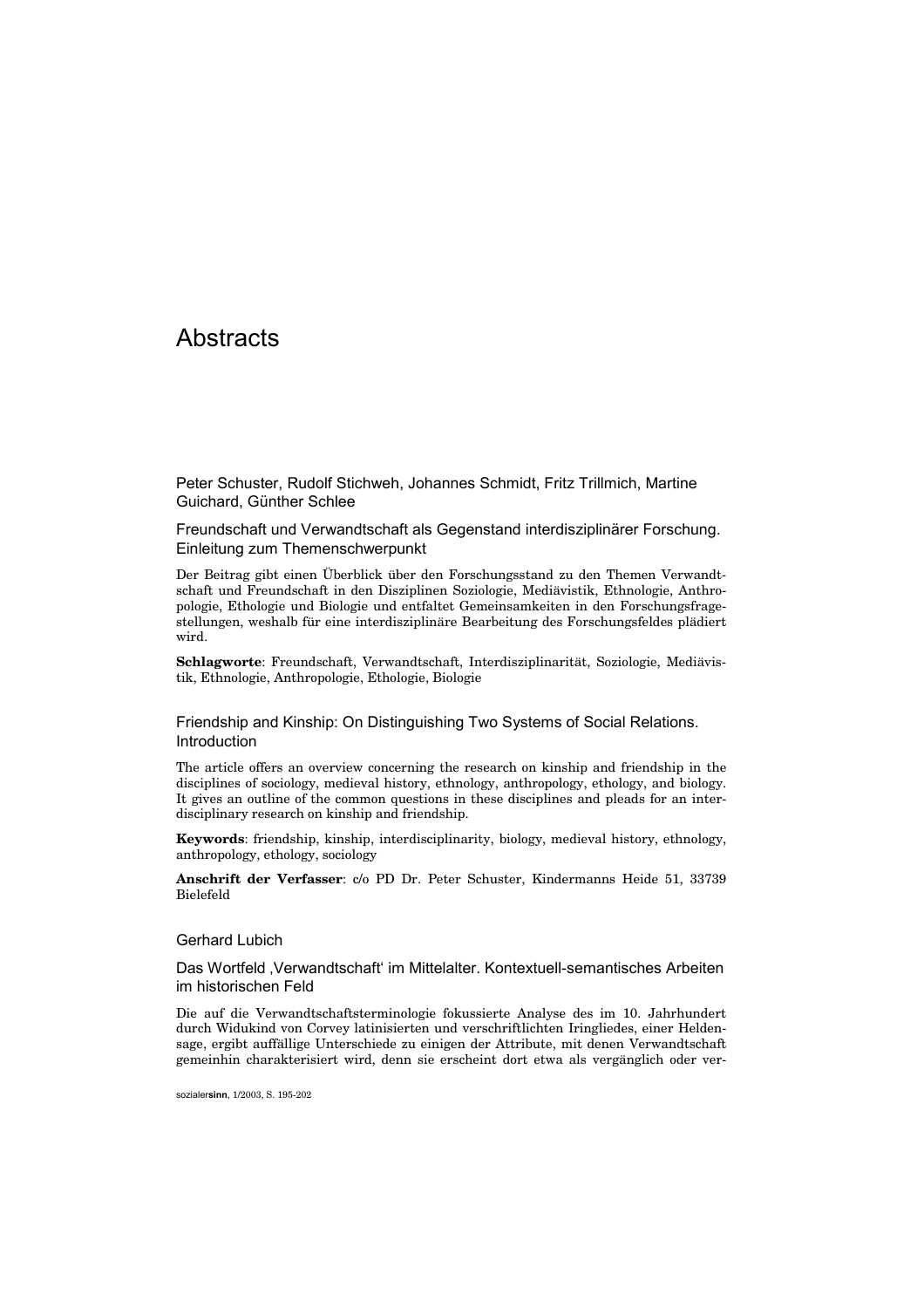handelbar. Unter Rekurs auf einfache sprachwissenschaftliche Überlegungen wird daraufhin diese als semantisch begründet aufgefaßte Differenz thematisiert, generalisiert und ein Vorgehen zur Aufarbeitung der mittellateinischen Verwandtschaftsterminologie vorgeschlagen. Dieser von einer semantisch-kontextuellen Verfahrensweise ausgehende Ansatz wird dann von der bisherigen mediävistischen Verwandtschaftsforschung abgegrenzt, auf seine Praktikabilität aufgrund der neuartigen Editionen (elektronische Volltexte, Datenbanken) eines Großteils der als relevant eingeordneten früh- und hochmittelalterlichen Texte hingewiesen und Horizonte künftiger Fragestellungen aufgezeigt.

**Schlagworte**: Verwandtschaft, Verwandtschaftsterminologie, Mittelalter, Sozialgeschichte, Methodentransfer

# The semantic field of kinship' in the Middle ages. Contextual-semantical analysis in the historical field

An analysis of the "Tale of Iring" (as latinized and written down by Widukind of Corvey, 10th century Saxon writer), focussing on the kinship terminology used, reveals some remarkable differences to our notion of kinship (already existing kinship as a subject of negotiation, apparently transient kinship etc.). Parting on the supposition that these differences result from generally incongruent semantic fields (modern/medieval), the article sketches an approach to a re-evaluation of medieval (Latin) kinship terminology and tries to point out its practicability in view of the electronic/database editions of today as well as to outline some of the new perspectives offered.

#### **Keywords**: kinship, kinship terminology, Middle ages, social history

**Anschrift des Verfassers**: Dr. Gerhard Lubich, Spichernstr. 48, 50672 Köln; Tel.: (02 21) 4 70 52 57 (dienstlich); (02 21) 5 10 73 55 (privat); E-Mail: g.lubich@uni-koeln.de

## Peter M. Kappeler

## Verwandtschaftsmuster und die Soziobiologie nichtmenschlicher Primaten

Verwandtenselektion liefert eine evolutionsbiologische Theorie zur Analyse der vielfältigen Einflüsse genetischer Ähnlichkeit auf soziale Beziehungssysteme im gesamten Tierreich. Das Ziel dieser Übersicht besteht darin, kausale Zusammenhänge zwischen Verwandtschaftsstrukturen und Sozialsystemen beispielhaft an nicht-menschlichen Primaten aufzuzeigen; nicht zuletzt deshalb, um zu argumentieren, dass die existierenden Modelle der Verwandtenselektion und der Sozioökologie auch einen deduktiven Rahmen zur Analyse der Soziobiologie des Menschen liefern. Durch eine zusammenfassende Übersicht über die Diversität und Determinanten der Sozialsysteme der Primaten ergeben sich Vorhersagen darüber, wo und warum Verwandte zusammen leben sollten. Die Analyse der publizierten genetischen Untersuchungen von Populationsstrukturen zeigt aber in mehreren Fällen keine Übereinstimmung mit den Erwartungen. Das vorgestellte sozioökologische Modell, das die Beziehungen zwischen ökologischen, sozialen und genetischen Faktoren und unterschiedlichen Sozialstrukturen erklärt, hat daher den Einfluss des Verwandtschaftsgrades möglicherweise überbewertet.

**Schlagworte**: Verwandtschaft, Verwandtenselektion, Sozialsysteme, Primaten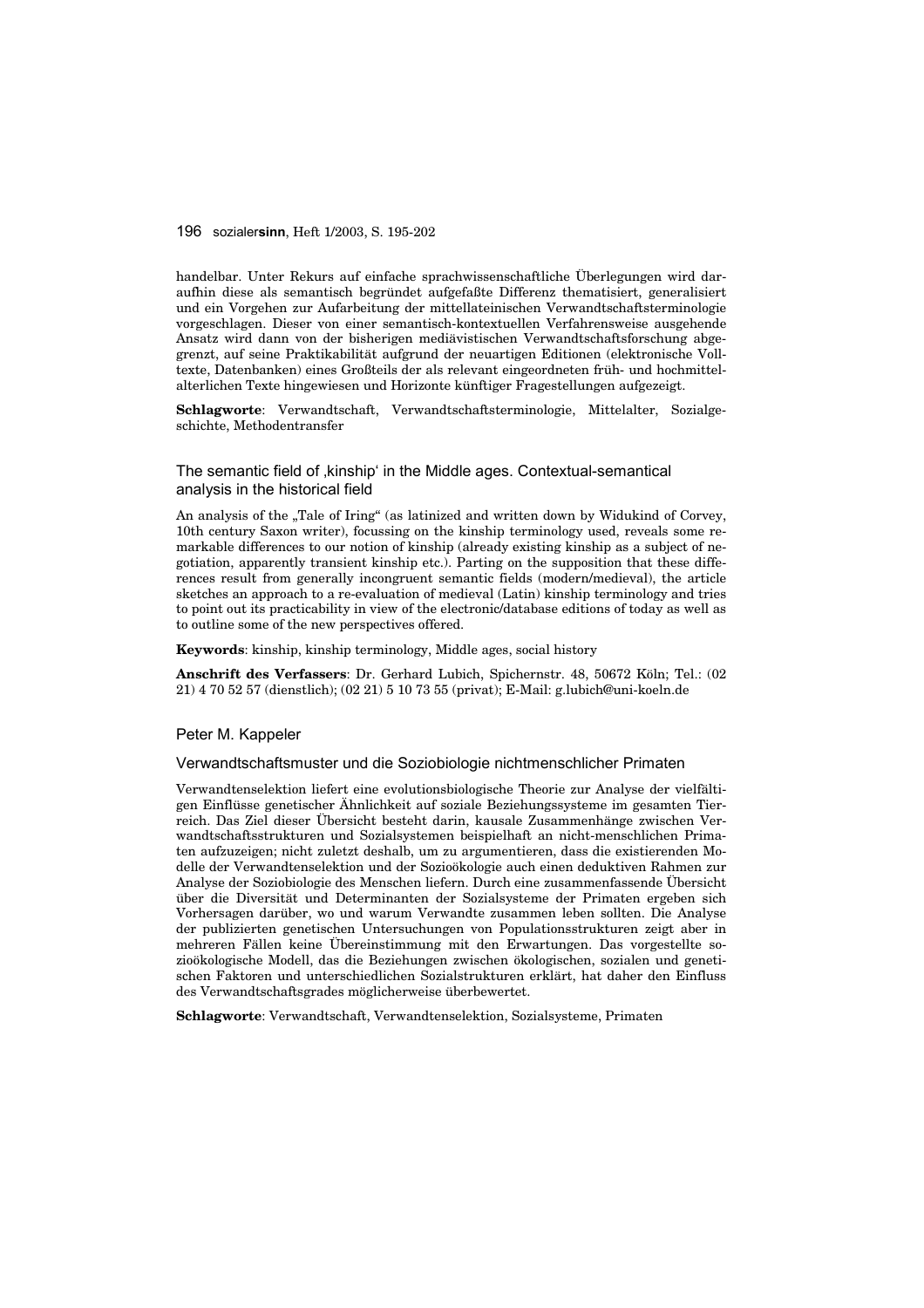#### Kinship patterns and the sociobiology of non-human primates

Kin selection theory provides a successful evolutionary theory for the analysis of the multiple effects of kinship on social systems of all kinds of animals. The goal of this review is to discuss the causal relationships between kin structures and social systems in nonhuman primates; not the least to argue that existing models of kin selection and socioecology can also provide a deductive framework for the analysis of human social behavior. A review of the diversity and determinants of primate social systems generates predictions about kin associations. The analysis of published genetic studies of primate population structure revealed a mismatch between these predictions and the documented pattern. Thus, the socioecological model, which explains how interactions among ecological, social and genetic factors generate variation in social structure, has perhaps overestimated the importance of kin selection.

**Keywords**: kinship, kin selection, social system, primates

**Anschrift des Verfassers**: Prof. Dr. Peter Kappeler, Abt. Verhaltensforschung/Ökologie, Deutsches Primatenzentrum, Kellnerweg 4, 37077 Göttingen

# John Ziker

#### Kinship and Friendship in the Taimyr Autonomous Region, Northern Russia

Anthropologists have described a variety of strategies people are employing to make the best out of uncertain transition in postsocialist society. In the Taimyr Region kinship and friendship provide local social security and moral support important to the livelihood of many indigenous households in remote villages. This study of kinship and friendship in the Taimyr is based on indigenous understandings of sharing, responses to surveys, and participant observation of sharing events. These forms of documentation show how the viability of the resource sharing community works. In some cases, inter-household sharing is highly asymmetrical due to family development cycles and, more rarely, certain types of non-kin relationships. Reciprocal hosting at meals is described and the implications for differentiating kinship and friendship are proposed. Dolgan and Nganasan people suggest that a cooperative attitude may be more essential for friendship, while that may not be as essential among kin.

**Keywords**: Social organization, networks, parental/extraparental nepotism, reciprocity, food sharing, sustainability, Dolgan, Nganasan, Siberian peoples

# Verwandtschaft und Freundschaft in der Autonomen Region Taimyr, Nordrussland

Die bisherige ethnologische Forschung bietet Beschreibungen vielfältiger Strategien, der sich Menschen in postsozialistischen Gesellschaften bedienen um aus der Ungewissheit der Übergangssituation das Beste für sich herauszuholen. In der Taimyr-Region bieten Verwandtschaft und Freundschaft die soziale Sicherheit und die moralische Unterstützung, die so wichtig sind für viele indigene Haushalte in abgelegenen Siedlungen. Die hier vorgelegte Studie über Verwandtschaft und Freundschaft auf Taimyr basiert auf Selbstdeutungen des Teilens, die sowohl mittels Fragebogen als auch durch teilnehmende Beobachtung in Situationen des Teilens erhoben wurden. Diese Formen der Dokumentation zeigen die Lebensfähigkeit der auf das Teilen von Ressourcen angewiesenen Gemeinde. In einigen Fällen verläuft das Teilen mit anderen Haushalten höchst assyme-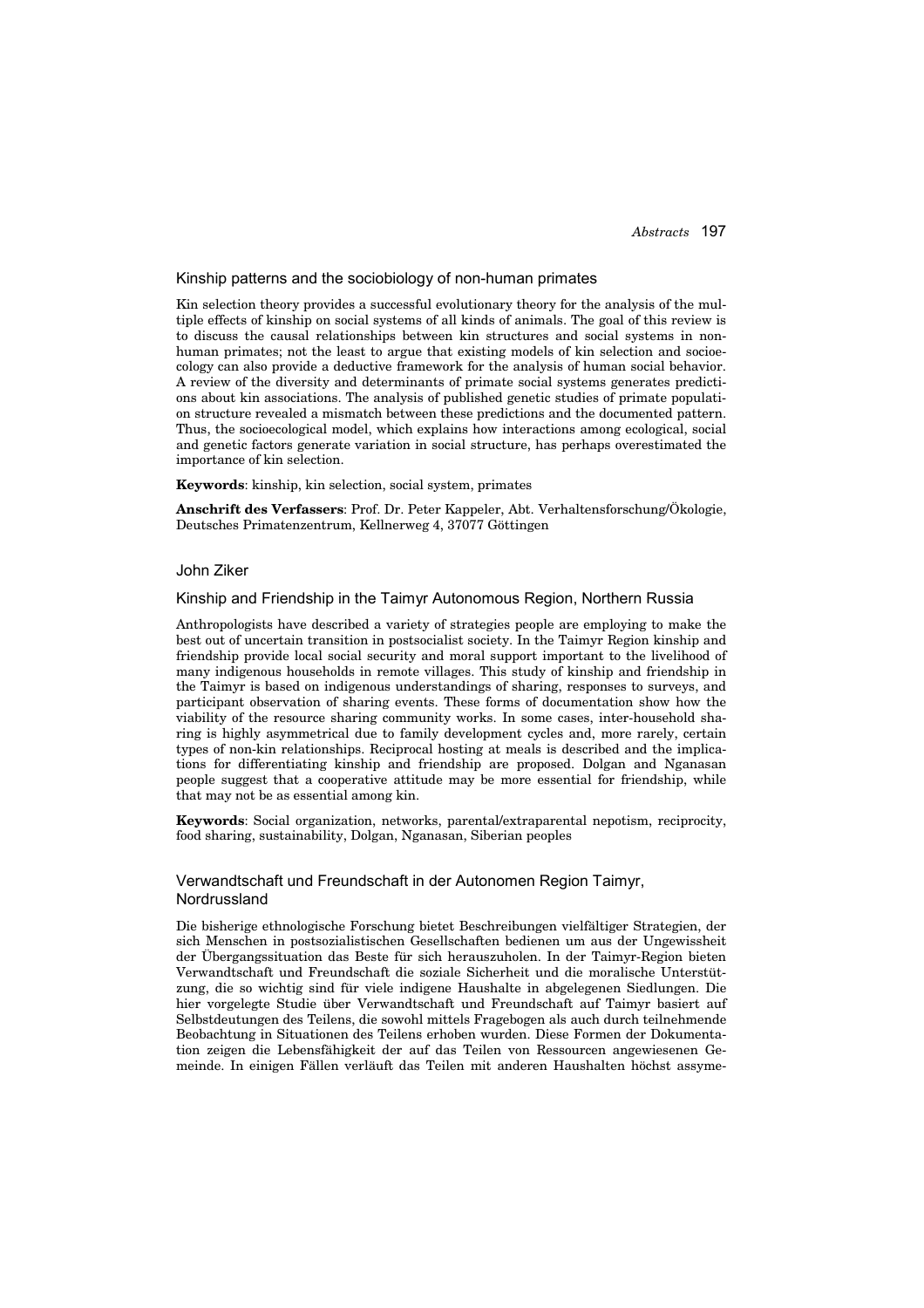trisch und gründet sich auf Entwicklungszyklen innerhalb der Familie oder – seltener – auf Beziehungen zwischen nicht miteinander verwandten Personen. Es wird beschrieben, wie verschiedene Haushalte sich gegenseitig bewirten und daraus auf die Differenzierung zwischen Verwandtschaft und Freundschaft geschlossen. Die Ergebnisse dieser Studie unter Dolganen und Nganasanen legen nahe, dass eine kooperative Haltung für freundschaftliche Beziehungen bedeutsamer ist als für verwandtschaftliche.

**Schlagworte**: soziale Organisation, Netzwerke, elterlicher/außerelterlicher Nepotismus, Reziprozität, Teilen von Nahrung, Nachhaltigkeit, Dolganen, Nganasanen, Völker Sibiriens.

**Anschrift des Verfassers**: Dr. John Ziker, Max Planck Institute for Social Anthropology, P.O. Box 110351, 06017 Halle/Saale; E-Mail: ziker@eth.mpg.de; as of August, 2003: Department of Anthropology, Boise State University, 1910 University Drive, Boise, ID 83725-1950, U.S.A.; phone: (00 1 2 08) 4 26-30 23

# Carla Risseeuw

On Family, Friendship and the need for 'Cultural Fuss'. Changing trajectories of family and friendship in the Netherlands

This article is based on interviews with Dutch, mainly urban, respondents on the issue of changing trajectories of family and friendship in their lives. This research is part of a larger international study of anthropologists and one economist on the changing public and private domain in the Netherlands. The research team consisted of Indian and Dutch team-members and focussed on the retracting welfare state and its perceived consequences (if any) on the shifting networks of support, both private and public. This article analyzes the issues of family and friendship and how respondents discussed them. As families were becoming smaller in numbers over time, would friends take a larger share of social life in future ? While most respondents thought they would, as R. Paine also hypothesized in his well-known article on friendship, giving shape to such changes at times proved more challenging than initially realized.

**Keywords**: family, friendship, sociality, care, support, the social domain, social change, the Netherlands

Über Familie, Freundschaft und die Notwendigkeit von 'kulturellem Aufwand'. Veränderungen in den Verlaufskurven von Familien- und Freundschaftsbeziehungen in den Niederlanden

Dieser Aufsatz basiert auf Interviews, die in vorwiegend städtischen Regionen der Niederlande zum Thema der Veränderungen in den Verlaufskurven von Familien- und Freundschaftsbeziehungen im Leben der Befragten geführt wurden. Die Untersuchung ist Teil einer größeren internationalen Studie von Anthropologen und einem Wirtschaftswissenschaftler, die sich mit Veränderungen im öffentlichen und privaten Bereich in den Niederlanden befasst. Das Forscherteam setzte sich aus indischen und niederländischen Mitgliedern zusammen. Es konzentrierte sich auf den Rückzug des Wohlfahrtsstaates und die (möglichen) Folgen sowohl für private wie öffentliche Unterstützungsnetzwerke. Dieser Aufsatz behandelt die Themen Familie und Freundschaft, und wie sie von den Befragten erörtert wurden. Werden angesichts der sinkenden durchschnittlichen Zahl der Familienmitglieder in Zukunft Freunde einen größeren Raum im sozialen Leben der Individuen einnehmen? Obwohl die meisten der Befragten – wie auch R. Paine in seinem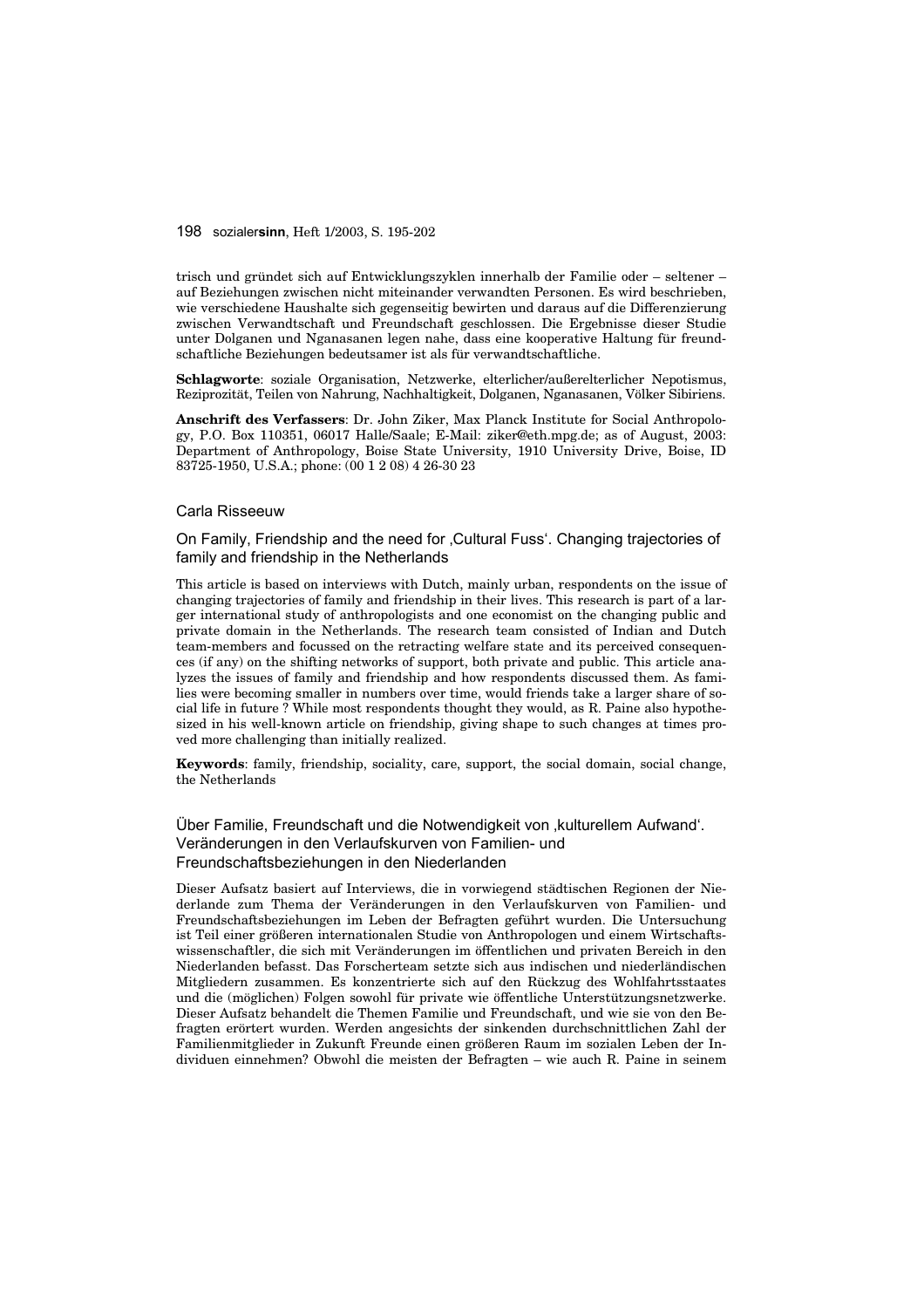bekannten Aufsatz über Freundschaft – dieser Ansicht waren, zeigte sich, dass die Umsetzung solcher Wandlungsprozesse sich zuweilen als größere Herausforderung erweist als ursprünglich angenommen.

**Schlagworte**: Familie, Freundschaft, Sozialität, Pflege, Unterhalt, Unterstützung, Soziale Sicherung, sozialer Wandel, Niederlande

**Anschrift der Verfasserin**: Prof. Carla Risseeuw, Department of Social and Cultural Studies, Faculty of Social Sciences, University of Leiden, P.O. Box 9555, Netherlands; E-Mail: Risseeuw@fsw.leidenuniv.nl

## Monika Keller und Michaela Gummerum

## Freundschaft und Verwandtschaft – Beziehungsvorstellungen im Entwicklungsverlauf in kulturvergleichender Perspektive

Die Entwicklung sozio-moralischer Kognitionen von Kindern und Jugendlichen wurde in einem entwicklungspsychologischen und kulturvergleichenden Projekt untersucht. 7-, 9-, 12- und 15-Jährige aus Island und China wurden über ihre allgemeinen Vorstellungen zu Freundschaft und Familienbeziehung sowie über zwei moralische Dilemmata in Freundschaft und Familie befragt. Dabei ging es um Handlungsentscheidungen, Begründung von Handlungsoptionen und moralische Bewertung sowie die Folgen von Handlungen für Andere und Selbst. Die Ergebnisse unserer Untersuchung zeigen sowohl übergreifende entwicklungsspezifische Veränderungen in den naiven Handlungstheorien über Personen, Beziehungen und moralischen Regeln, als auch kulturspezifische Unterschiede, die sich im Verlauf der Entwicklung ändern können.

**Schlagworte**: soziale Kognition, moralisches Urteil, Beziehung, Familie, Freundschaft, Kulturvergleich, Entwicklung

# Friendship and kinship – beliefs concerning social relation in developmental change in a cross-cultural perspective

The development of socio-moral cognitions in children and adolescents was investigated in a developmental and cross-cultural study. 7-, 9-, 12-, and 15-year-olds were interviewed about their general beliefs concerning friendship and family relations as well as about two moral dilemmas in a friendship and family context. Here, participants had to make decisions for solving the dilemma, give reasons for their decision and the alternative option, evaluate the choice morally, and anticipate the consequences of decisions for others and the Self. Results show both developmental changes in participants' "lay theory of action" about people, relationships, and moral rules as well as cross-cultural differences which change with age.

**Keywords**: social cognition, moral development, relationship, family, friendship, cultural comparison, development

**Anschrift der Verfasserinnen**: Dr. Monika Keller, Michaela Gummerum, Max-Planck-Institut für Bildungsforschung, Lentzeallee 94, 14195 Berlin, Telefon: (0 30) 8 24 06 - 356, Telefax: (0 30) 8 24 06 - 394; E-Mail: keller@mpib-berlin.mpg.de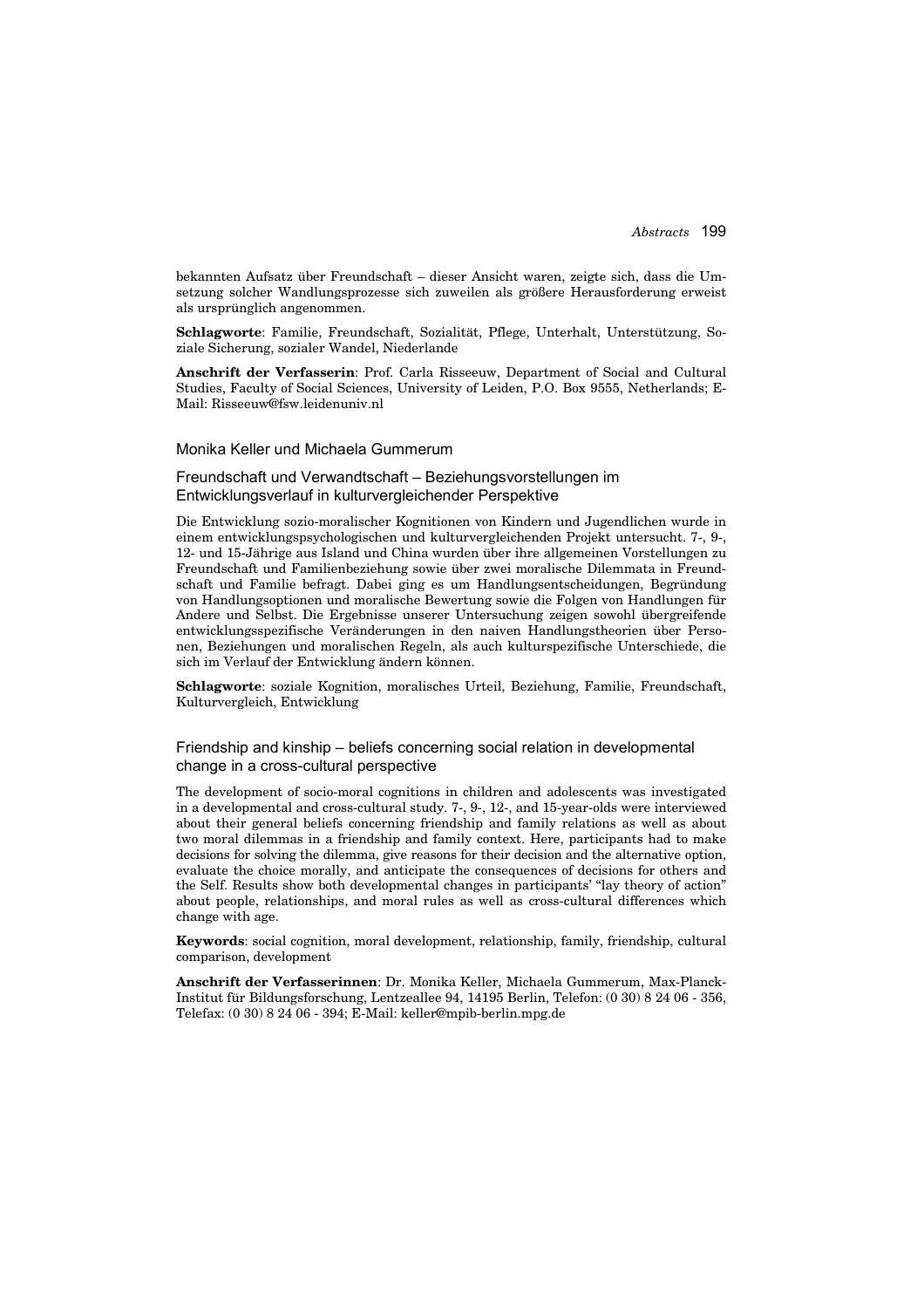#### Allan Silver

Friendship and Sincerity

The meaning of sincerity changes from an objective meaning, prevalent in societies with highly codified obligations attached to social stations, to a subjective referent describing inner intentions, as in modern society. The meaning of voluntary agency, indispensable to friendship, also undergoes historical transformations as friendship ceases to be institutionalized. While self-interested motivations are incompatible with modern ideals of "pure" friendship, gain and sincere solidarity were entirely consistend in historically earlier forms of sincere friendship. Concepts describing sincerity and friendship require historical specification.

**Keywords**: friendship, sincerity, voluntarism, honor, loyalty, ambiguity

# Freundschaft und Aufrichtigkeit

Während "Aufrichtigkeit" in solchen Gesellschaften, in denen soziale Positionen mit hochgradig kodifizierten Verpflichtungen verknüpft sind, eine objektive Bedeutung hat, wird damit in modernen Gesellschaften etwas Subjektives bezeichnet, eine innere Haltung. Die Bedeutung freiwilliger Tätigkeit, die ein unerlässliches Kennzeichen von Freundschaft darstellt, ist mit dem Verschwinden institutionalisierter Freundschaft ebenfalls einem historischen Wandlungsprozess unterworfen. Während eigennützige Motive dem modernen Ideal "reiner" Freundschaft unverträglich sind, waren Gewinn und Solidarität gänzlich vereinbar mit historisch früheren Formen aufrichtiger Freundschaft. Begriffe, die Aufrichtigkeit und Freundschaft beschreiben, erfordern eine historische Spezifizierung.

**Schlagworte**: Freundschaft, Aufrichtigkeit, Voluntarismus, Ehre, Loyalität, Vieldeutigkeit

**Anschrift des Verfassers**: Prof. Dr. Allan Silver, Columbia University, Dep. of Sociology, USA, NY 10027, New York; E-Mail: as35@columbia.edu

# Kerstin Rathgeb

#### Swing-Jugend. Konstruktionen eines Phänomens

Während des Nationalsozialismus wurde absolute Unterordnung und Anpassung an die Parteiideologie der Nationalsozialisten gefordert. Nonkonformität, wie sie die Swing-Jugend praktizierte, wurde als staatsfeindliche Handlungsweise eingestuft und entsprechend geahndet. Dies hat bei den damaligen Swing-Jugendlichen jedoch keineswegs zwingend zu einer autobiographischen Konstruktion von Verfolgung geführt. Die Irritationen, die aus der Gegenüberstellung von absolutem herrschaftlichem Handeln und einer biographischen Erzählung entstehen, machen deutlich, dass Historie immer wieder konstruiert wird und werden muss. Dieser Prozess ist kein beliebiger, sondern immer interaktiv und situationsabhängig.

**Schlagworte**: Biographieforschung, Nationalsozialismus, Swing-Jugend, Subkultur, Nonkonformität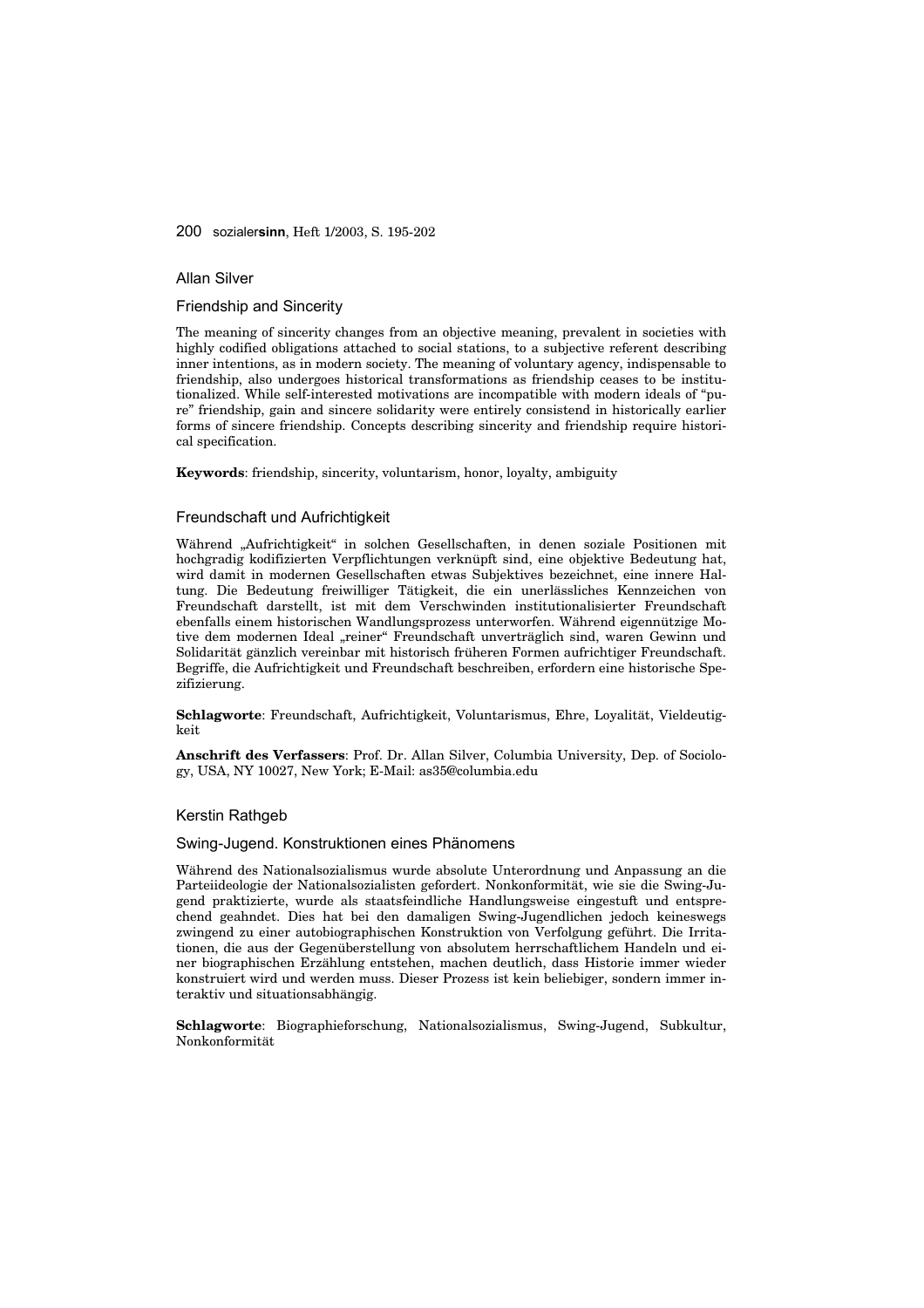#### Swing-Kids. Constructions of a Phenomenon

During the era of National Socialism absolute subordination and adaptation to the party ideology was required. Nonconformity, as practised by the swing-kids, was taken as dissident action and would be punished accordingly. However, this did not necessarily lead to autobiographic constructions of persecution. The irritation resulting from the comparison of absolute domination and biographic narrative makes it evident that history at all times must be and will be constructed. This process is not optional, but always an interactive one depending on the situation.

**Keywords**: Oral History, Natinal Socialism, Swing-Kids, Subculture, Nonconformism

**Anschrift der Verfasserin**: Dr. Kerstin Rathgeb, Johann Wolfgang Goethe-Universität Frankfurt am Main, Fachbereich Erziehungswissenschaften, Institut für Sozialpädagogik und Erwachsenenbildung, Fach 123, Robert-Mayer-Str. 1, 60325 Frankfurt am Main; Telefon: (069) 7 98-2 37 37; E-Mail: rathgeb@em.uni-frankfurt.de

## Kai-Olaf Maiwald

Stellen Intervies eine geeignete Datenbasis für die Analyse beruflicher Praxis dar? Methodologische Überlegungen und eine exemplarische Analyse aus dem Bereich der Familienmediation

Interviews werden üblicherweise als ungeeignet für die Analyse beruflicher Praxis angesehen, da sie vor allem die Perspektive des Handelnden zum Ausdruck bringen. Gleichwohl ist es unter zwei Bedingungen möglich, begründete Aussagen über die Praxis selbst zu treffen. Zum einen kann das berufliche Handeln gehaltvoll als *Gegenstand* der Schilderungen des Interviewees untersucht werden, wenn die Interviews offen geführt werden und entsprechend reichhaltige Schilderungen enthalten, die dann sequenzanalytisch interpretiert werden. Zum anderen können diese Schilderungen in professionellen Kontexten darüberhinaus als unmittelbarer Ausdruck professionellen Handelns analysiert werden. In diesen Berufen hat die Selbst-Reflexion auf die eigene Fallbearbeitung nicht den Status einer ephemeren Deutung, sondern ist im Gegenteil integraler Teil des professionellen Handelns. Die methodologischen Zusammenhänge werden anhand einer Sequenzanalyse eines Interviewausschnittes mit einem Familienmediator verdeutlicht.

**Schlagworte**: Interviewanalyse, Methodologie, Sequenzanalyse, professionelles Handeln, Familienmediation

Are interviews a proper date base for the analyses of occupational practice? Methodological considerations and a case study concerning family mediation

Interviews are usually regarded as an improper data base for the analysis of occupational pracice. They are conceived to bring out primarily the actor's point of view. However, it is argued that, first, with specific methodical instruments the practice itself can be fruitfully analysed as the *object* of the descriptions given in interviews. Second, and more important, in professional contexts these descriptions cannot be regarded as mere interpretations. On the contrary, the professional self-reflection on case work is itself an integral